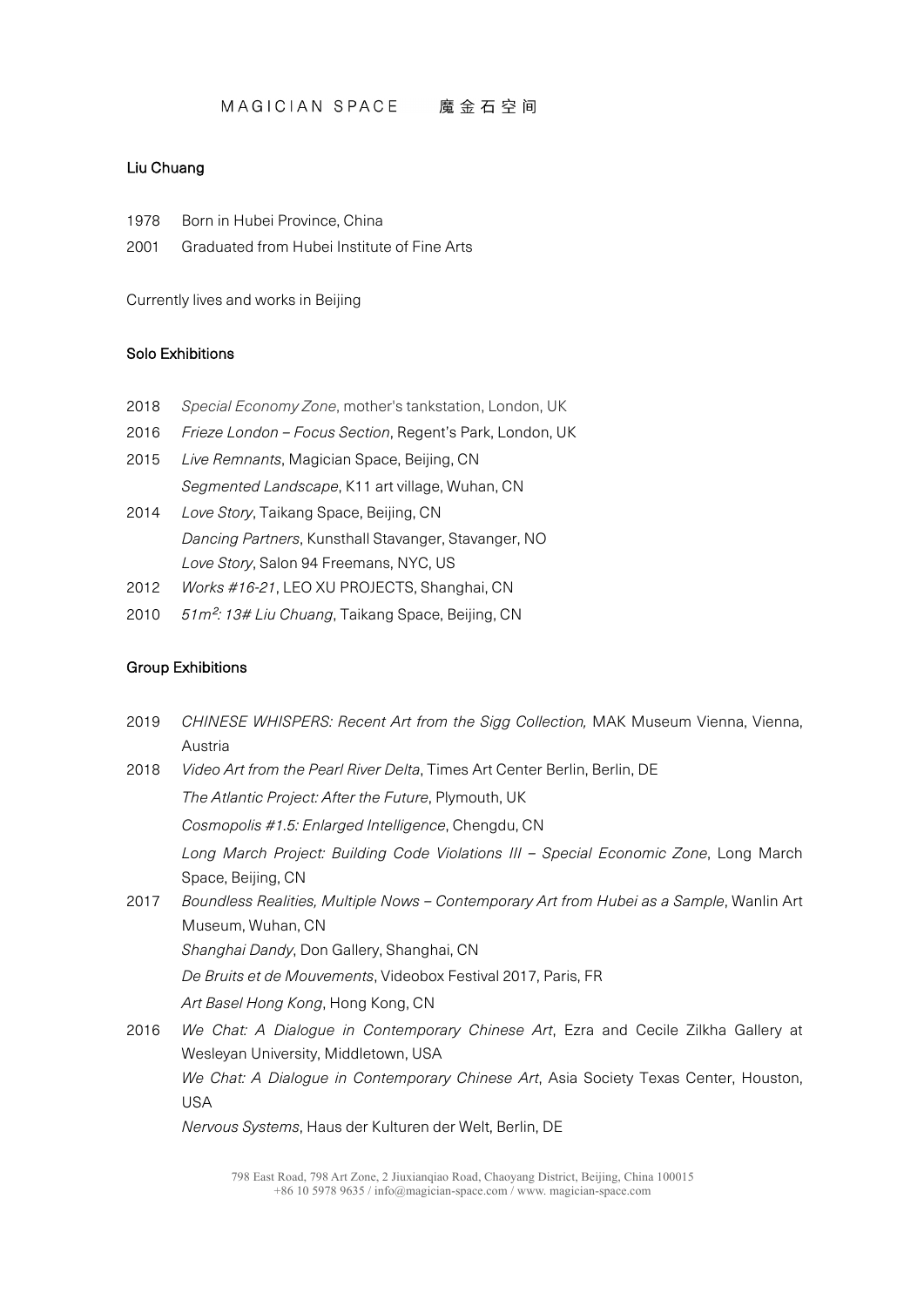*Matter Fictions*, Museu Coleção Berardo, Lisboa, PT

*Tutorials*, Fondazione Museo Pino Pascali, Polignano, ITA

*THAT HAS BEEN, AND MAY BE AGAIN*, Para Site, Hong Kong, CN

*WE: A Community of Chinese Contemporary Artists*, chi K11 art museum, Shanghai, CN

*Bentu, Chinese artists at a time of turbulence and transformation*, Foundation Louis Vuitton, Paris, FR

*Community of Celibates*, Shanghai Gallery of Art, Shanghai, CN

*THE MUD OF COMPOUND EXPERIENCE,* Organized by Leo Xu Projects and mother's tankstation limited, G/F NO.98 Apliu Street, Kowloon, Hong Kong, CN

*Digging a Hole in China*, OCAT Contemporary Art Terminal, Shenzhen, CN

*Live streaming/Life's dreaming: 24H-Project,* douyu.com/533139, Shanghai, CN

*Heavy Artillery*, White Rabbit Gallery, Sydney, AU

*We*, Chi K11 Museum, Shanghai, CN

*M+ Screenings: Visible Places,* Broadway Cinematheque, Hongkong, CN

2015 *LEAP Pavilion: COMING IMAGE*, Photo Shanghai 2015, Shanghai, CN

*My Generation: Young Chinese Artists*, The Orange County Museum of Art, Newport Beach, USA

*28 Chinese*, Asian Art Museum, San Francisco, CA

*28 Chinese*, San Antonio Museum of Art, San Antonio, TX

*Fusion: Chinese Modern and Contemporary Art since 1930s*, Wanlin Art Museum, Wuhan, CN

*The Civil Power*, Minsheng Art Museum, Beijing, CN

*Chai Wan Mei 2015*, Chai Wan Mei, Hong Kong, CN

*The System of Objects*, Minsheng Art Museum, Shanghai, CN

*Art Basel Unlimited*, Basel, CH

2014 *Estranged Paradise*:*Chinese Contemporary Art from the DSL Collection*,Jewish Museum and Tolerance Center, Moscow, RU

*Pull Left-Not Always Right*, Urban Arts Space, Ohio State University, Ohio, USA

*Silence: The 1990s*, Balice Hertling Gallery, Paris, FR

*My Generation: Young Chinese Artists*, Tampa Museum of Art, Tampa, USA

*The 8 of Paths: Art in Beijing*, Uferhallen, Berlin, DE

*You Are Damn Wrong*, Matchbox Gallery, Houston, TX

*Simple Life Is Interesting!* , Klein Sun Gallery, New York, USA

*10th Gwangju Biennale: Burning Down the House*, Gwangju, KR

*10th Shanghai Biennale: Social Factory*, Power Station of Art, Shanghai, CN

2013 *28 Chinese*, Rubell Family Collection And Contemporary Arts Foundation, Miami, USA *Guide To the Unknown*, (43 Sna) The 43(Inter) National Salon of Artists, Medellin, Colombia, USA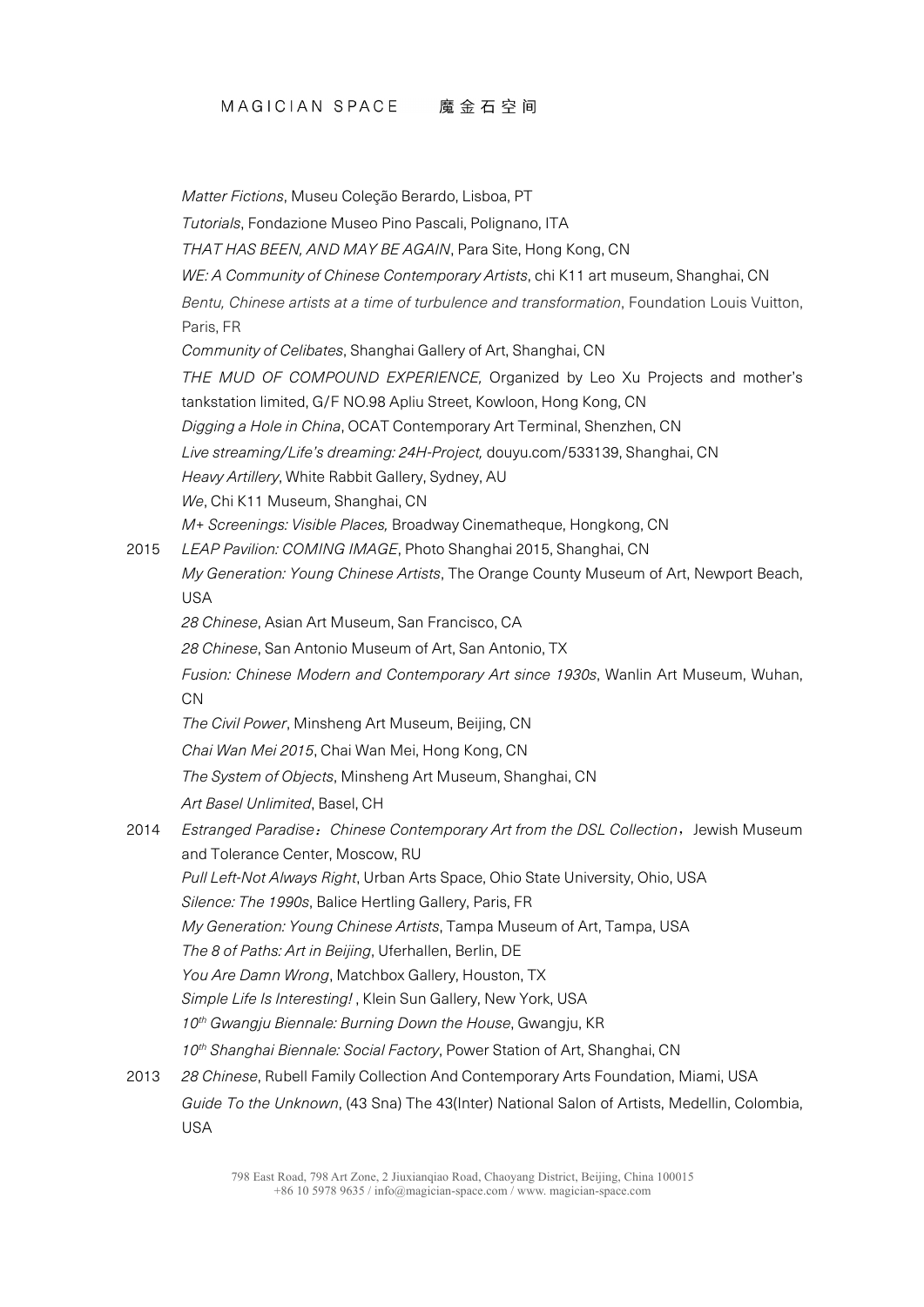*On|Off: China's Young Artists in Concept and Practice*, The Ullens Centre for Contemporary Art, Beijing, CN

*Frame*, *Frieze New York 2013*, Randall's Island Park, New York, USA *West Bund Biennial*, West bund, Shanghai, CN

- 2012 *Until The End of The World*, Tang Contemporary Art, Beijing, CN *Artists' Film International*:*Sriwhana Spong*, Whitechapel Art Gallery, London, UK *The First "CAFAM•Future" Exhibition – Sub-Phenomena Report on the State of Chinese Young Art.* CAFA Art Museum, Beijing, CN *Suspicion*, *Night breezes*, *and a Never ending Voyage*, Tang Contemporary Art, Beijing, CN *rite*, *thoughts*, *notes*, *sparks*, *swings*, *strikes*. *a hong kong spring*, Para Site, Hong Kong, CN *La Chamber Claire*, Taikang Space, Beijing, CN *Boy: A Contemporary Portrait*, LEO XU PROJECTS, Shanghai, CN
- 2011 *Video Wednesdays II*, Gallery Espace, Lalit Kala Akademi, New Delhi, IN *Moving Image In China: 1988-2011*, Minsheng Art Museum, Shanghai, CN *CAFAM Biennale 2011: Super-Organism*, CAFA Art Museum, Beijing, CN *Image-History-Existence: Taikang Art Collection*, National Art Museum of China, Beijing, CN *51m*²*: 16 Emerging Chinese Artists*, Taikang Space, Beijing, CN
- 2010 *China Power Station*, Pinacoteca Giovanni E Marella Agnelli, IT *Studies & Theory*, Kwadrat, Berlin, DE *Trailer*, Boers-Li Gallery, Beijing, CN
- 2009 *Just Around The Corner*, Arrow Factory, Beijing, CN *The Generational: Younger Than Jesus*, New Museum of Contemporary Art, NYC, USA *Permanent Migrants*, Inheritance-Shenzhen, Shenzhen, CN
- 2008 *Insomnia. Photographs Exhibition*, Bizart Art Center, Shanghai, CN *Thing hood*, Magee Art Gallery, Beijing, CN *Forever Young*, Anne+ Art Project, Paris, CN *Poznan Mediations International Biennale of Contemporary Art*, Poznan, PL *Terminus*, Para Site, Hong Kong, CN *There Is No Story To Tell*, Tang Contemporary Art, Beijing, CN *Homesickness*, T Space, Beijing, CN *Delirious Beijing*, PKM Gallery, Beijing, CN *Realms of Myth*, Shanghai Gallery of Art, Shanghai, CN
- 2007 *China Power Station: Part 2*, Astrup Fearnley Museum of Modern Art, Oslo, NO *In Shen Zhen*, J&Z Gallery, Shenzhen, CN *Slash Fiction*, Gasworks, London, UK
- 2005 *The 2nd Triennial of Chinese Art: Archaeology of The Future*, Nanjing, CN
- 2004 *Any Place Any-Art*, *Immigration*, *Utopia,* Macedonian Museum of Contemporary Art, Thessaloniki, GR

*Object System: Doing Nothing*, Vitamin at Arco2004, Madrid, ES